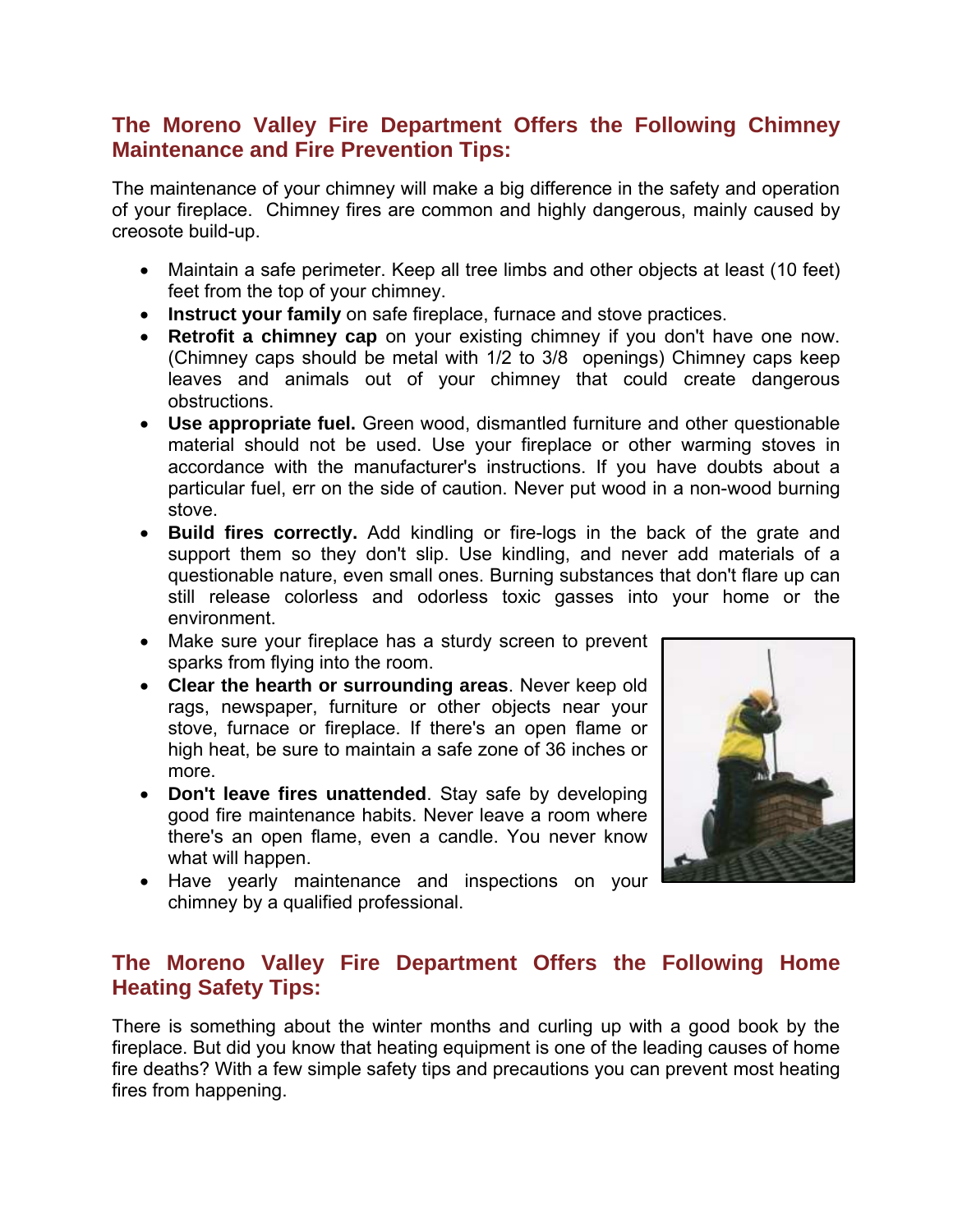#### BE WARM AND SAFE THIS WINTER!

- Keep anything that can burn at least three-feet away from heating equipment, such as the furnace, fireplace, wood stove, or portable space heater.
- Have a three-foot "kid free zone" around open fires and space heaters.
- Never use your kitchen over or stove to heat your home
- Have a qualified professional install stationary space heating equipment according to the local codes and manufacturer's instructions.
- Have heating equipment and chimneys cleaned and inspected every year by a qualified professional.
- Remember to turn portable heaters off when leaving the room or going to bed.
- Always use the right kind of fuel, specified by the manufacturer, for fuel burning space heaters.
- Ashes should be cool before putting them in a metal container. Keep the container a safe distance away from your home.
- Test smoke alarms monthly Smoke detector batteries should be changed twice a year when we change the clocks.
- Install and maintain CO alarms to avoid the risk of CO poisoning.

### **For additional information, please click on the following link**:

<http://www.nfpa.org/safety-information/safety-tip-sheets>

# **The Importance of Fire Safety during the Holiday Season:**

Many residents bring live trees into their houses to celebrate the holiday season, but those live trees tend to dry out over time and can become dangerous fire hazards. Between 2009-2013, U.S. fire departments responded to an average of 210 home fires that started with Christmas trees per year. These fires caused an average of 7 deaths, 19 injuries, and \$17.5 million in direct property damage annually. It is recommended that in addition to watering and caring for your tree, that everyone keeps candles and other sources of ignition well away from their live trees. Other recommendations that may help in ensuring safety are:

- Keep trees securely upright in a stand to ensure that it will not accidentally tip over or be knocked over by children or pets
- Keep your tree away from any and all heat sources. This includes electrical outlets, radiators, space heaters, and fireplaces.
- Make sure natural trees are well watered.
- If you have purchased an artificial tree, please make sure it is labeled "fire retardant".
- Replace any string of lights with worn or broken cords or loose bulb connections. Connect no more than three strands of mini string sets and a maximum of 50 bulbs for screw-in bulbs. Read manufacturer's instructions for